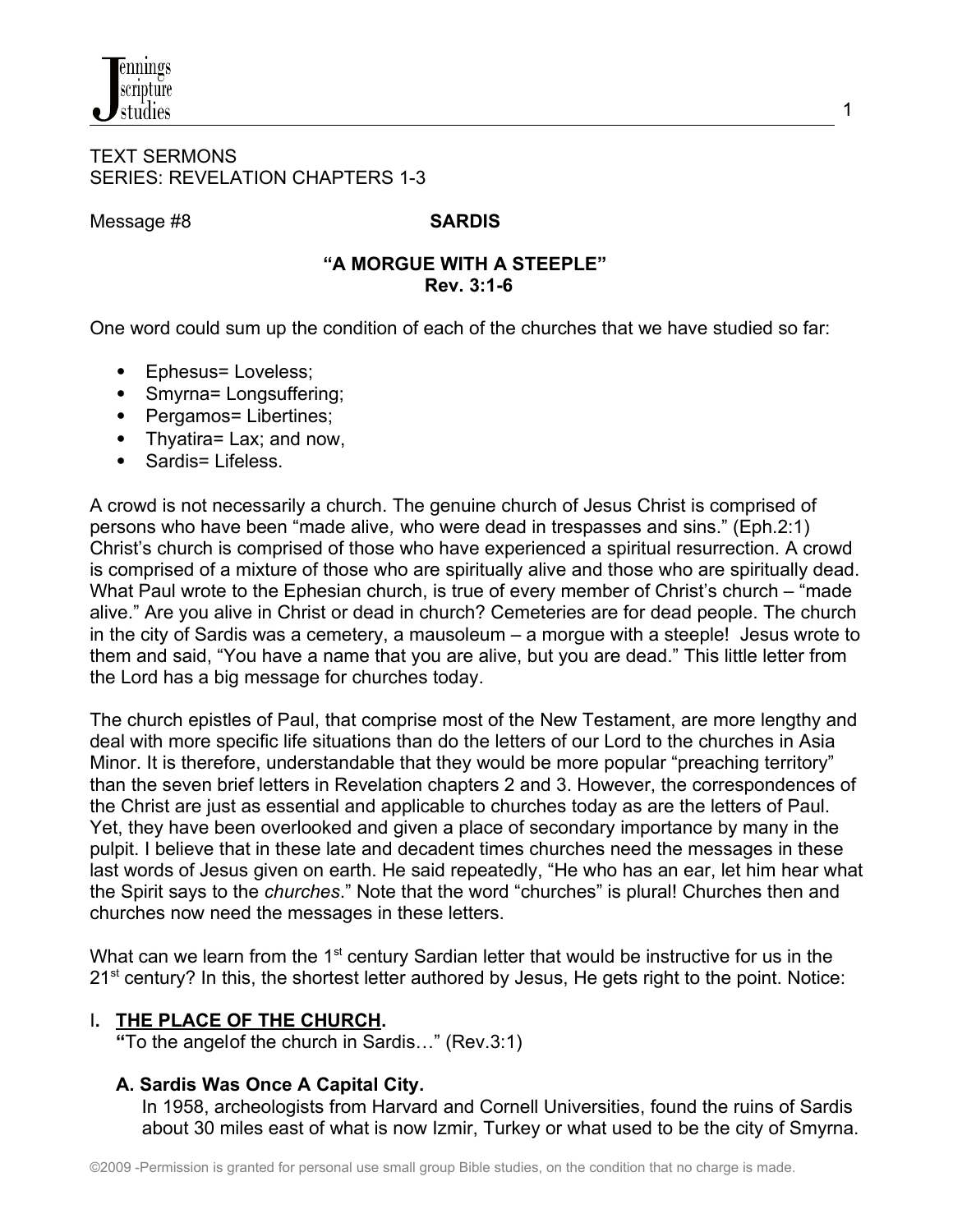

 Sardis was the ancient capital of the Kingdom of Lydia. The king of Sardis at that time was, this is very interesting: Croesus, whose name has become a proverb for wealth! We will see why that was the case as we consider that:

#### **B. Sardis Was A Gold-Rush Town.**

 Through the city ran the gold-bearing river Pactolus, which flowed directly through the marketplace of the city. It carried a great quantity of gold dust. An ancient writer said: "Nature conspired to bring wealth to Sardis."

 The National Geographic Society says that the citizens probably were the richest people in all Asia Minor. They went in for "fancy clothing, beautiful carpets and precious ointments." Their displays of wealth became the envy of the world.

#### **C. Sardis Was The Birthplace Of Modern Money.**

 The first coins of the modern variety were minted in Sardis. Lumps of silver, stamped with symbols of Lydian kings in the  $7<sup>th</sup>$  century are the world's oldest known coins which are distant ancestors of the coinage of today.

#### **D. Sardis Was A Center For The Woolen Industry.**

Great herds of sheep were raised in the area and there was a woolen industry there. Perhaps this is why Jesus referred to "garments" in verse 4.

#### **E. Sardis Was A Luxury-loving, Loose-living City.**

Herodotus, the Greek historian, wrote about the citizens of Sardis, referring to them as "The tender-footed Lydians, who can only play on the cithara, strike the guitar, and sell by retail."

To put his comments in our modern idioms, Sardis had become a city of amateur dance band musicians and shop keepers. Even the pagans in the surrounding cities used the name of Sardis as a name of contempt. Its people were notoriously loose-living, pleasure-loving, and lazy. It was a city of decadence. Even the heathen would have known what the risen Christ meant when He said that the Sardis church had a name, but it was dead; they were existing but they had expired.

## **F. Sardis Was A Mountain-top Fortress.**

Archeologists tell us that the city was built on a high ridge 1,500 feet above the valley. It was a ridge that jutted out from the side of the mountain and three sides were rock that was perpendicular. The other side was well fortified. The people felt very secure. It was an attitude that permeated the entire society and a spirit that affected the church as well.

Sardis was a city that was well known with great natural and financial advantages. It had a reputation for security, wealth, pleasure and glory. The Greeks, for many years, considered it a model city. And in that city, with all of its positives and negatives, was a congregation of Christians that had an opportunity to be salt and light for Jesus Christ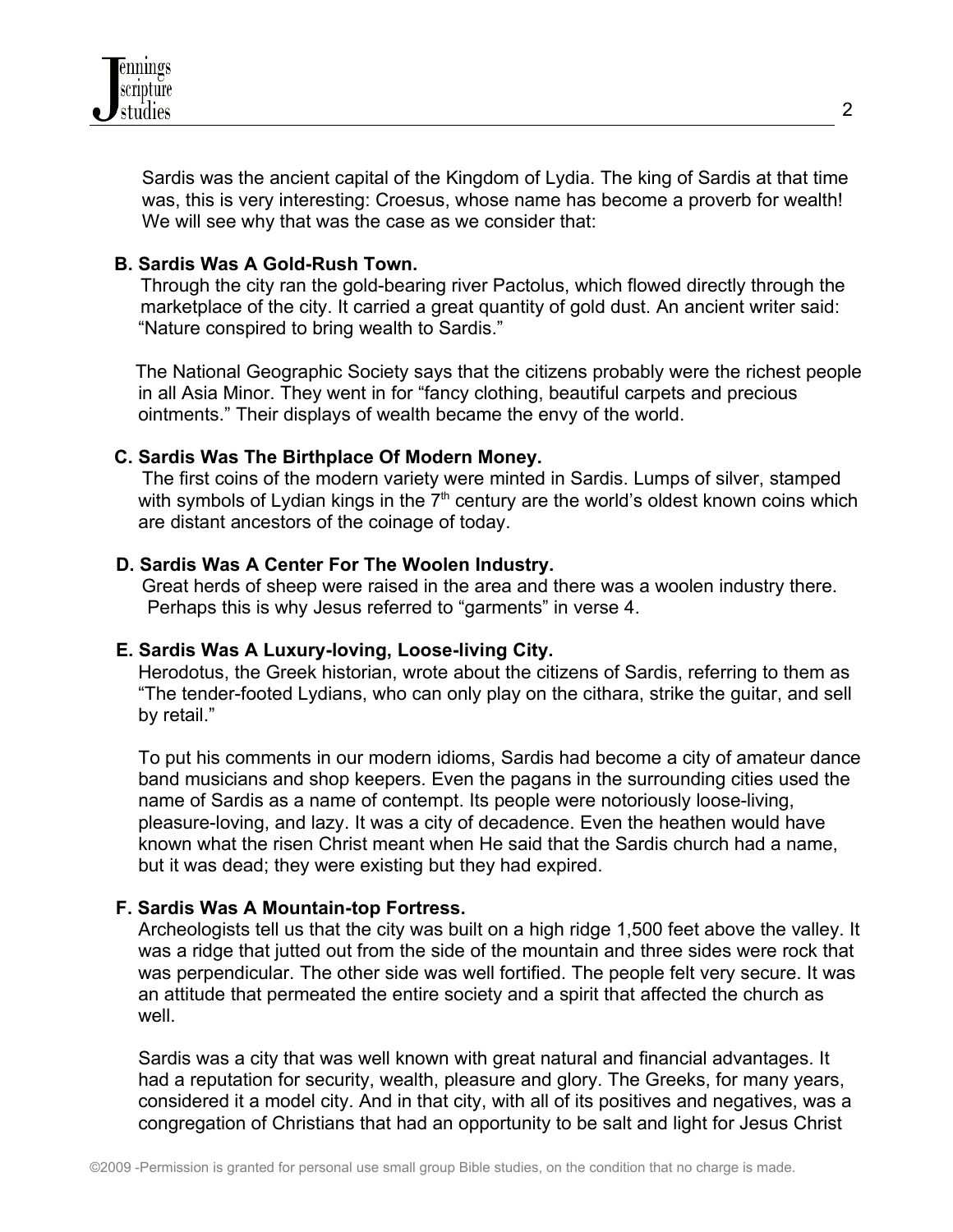in a most needy place. But they had succumbed to their culture and like the city had become decadent.

The environment in which we live tends to mold us into its likeness unless we are the holy people God intends us to be, influencing culture for Him. Christians, by their name and nature, are counter cultural, and if we are not we "have a name that we live but are dead." (Rev.3:1)

The church in Sardis, for the most part, was lifeless; however, verse 4 tells us "you have a few names, even in Sardis, that have not defiled their garments." The church was filled with spiritual corpses and yet, there were a few who were living for Christ. The Lord Jesus wrote a letter to this church. Let us look more closely at it.

## **II. THE POSTURE OF CHRIST.**

"And to the angel of the church in Sardis write, 'These things says He who has the seven Spirits of God and the seven stars….'" (3:1)

The opening words in Jesus' letter to the church in Sardis is indicative of the malady that afflicted them. Every word and phrase is packed with meaning. What does His opening sentence mean?

## **A. "The seven Spirits of God."** (Rev.3:1)

 Jesus represents Himself as the One who has "the seven Spirits of God." The term "seven Spirits" has already appeared in chapter one: "Grace to you and peace from Him who is and who was and who is to come, and from the seven Spirits who are before His throne." (Rev.1:4) The Holy Spirit is not seven persons but there are seven manifestations of the same Spirit. The number seven is, in scripture, the number of completeness, fullness. Jesus' posture as He writes to the church is one of the fullness of the Spirit whom He sends into the earth to do his work. For "the Spirit searches all things, yes, the deep things of God." (I Cor.2:10) Furthermore, "It is the Spirit who gives life" (John 6:63) and that is what this dead church needed!

## **B. "The seven stars."** (Rev.3:1)

"These things says He who has ….. the seven stars." In Rev. 1:16 and 1:20 we have the keys to unlock this statement: "He had in His right hand seven stars…" (Rev.1:16) and "The mystery of the seven stars which you saw in My right hand ….. the seven stars are the angels of the seven churches." (Rev.1:20) The "seven stars" are the ministers of the churches to which Jesus is writing and to whom the letters are addressed.

It is a great encouragement to pastors to know that the Head of the Church holds them in His hand. However, unless the pastor of the church is filled and guided by the Holy Spirit, he will only preside over a mortuary.

## **III. THE PRAISE OF CHRIST.**

 Unlike the other churches to which He sent a letter, Jesus had nothing praiseworthy to say to this church. Jesus "loved the church and gave himself for her." (Eph.5:25) Here was a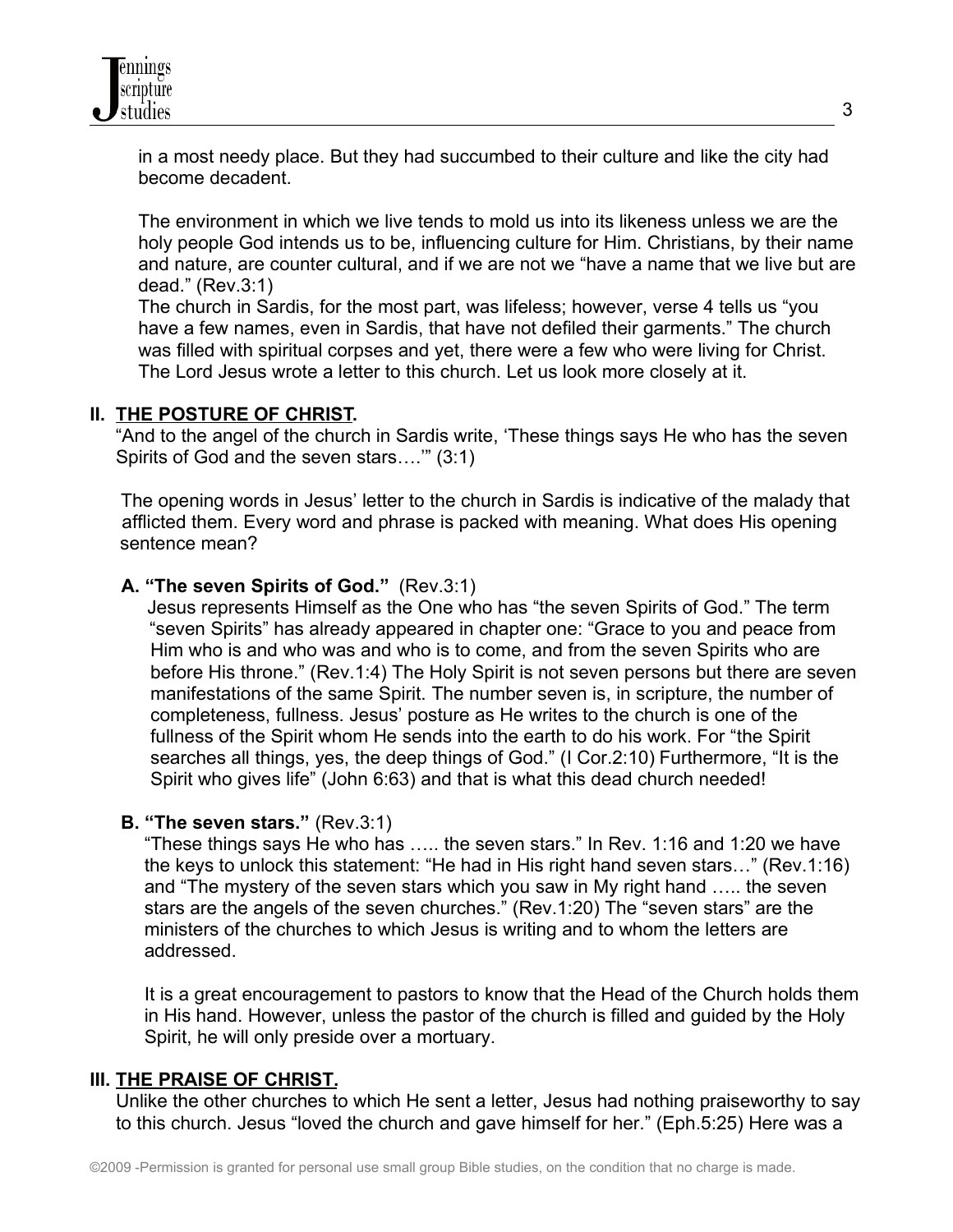

 church that He purchased but could not praise. What a heavy heart He must have had as He sent this letter to Sardis.

 How many churches today earn His frown instead of His favor? May His words to Sardis cause all of us, pastors and people, to evaluate who we are and what we are doing as the Lord's Lampstands and lights in this world of darkness.

#### **IV. THE PROBLEMS IN THE CHURCH.**

There were two different but related problems in the church revealed in two statements that Jesus made: "I know your works, that you have a name that you are alive, but you are dead" (3:1) and "I have not found your works perfect before God." (3:2)

#### **A. The Problem Of Dead Works.**

 "I know your works, that you have a name that you are alive, but you are dead." He does comment about the church by saying, "I know your works" but He does not say that what they are doing was good – in fact the context reveals that it was not good. Even though they were busy as bees, it was not work that pleased God. There was plenty of machinery and it was all running, there was hum and noise, but no eternal product. They were "doing" but it was dead works!

#### **B. The Problem Of Imperfect Works.**

"I have not found your works perfect before God." (3:2) What does that mean? The Greek meaning is "I have not found your works, fulfilled, completed, perfected." This statement suggests the reason their works were dead. They were good starters but poor finishers; they were great on promises and resolutions; they had great intentions and pretensions but their works were never perfected - they never came to fruition; their half-hearted deeds died on the vine.

 This is known as "dead orthodoxy." They prayed but their prayers did not rise to God; they worshipped, but their worship was vain; they sang, but they did so without heart; they gave money, but they had not first given themselves.

 We are not to get the idea that Sardis had scattered members; a wrecked, rotting and run-down building; a pastor ready to resign. It was a busy church: meetings, committees, promotions, etc. People in other places probably said, "Look at Sardis, they are go-getters, mixers, hustlers. They have a large congregation, many popular programs, a great organization." Just remember, the view from the outside is sometimes deceptive. Men were looking on the outward appearance – Jesus looked within and said, "dead." The true condition of a church or Christian may be the exact opposite of their reputation.

 Sardis had a program but no power; services but no sacrifices; salt but no savor; lamps but no oil; they were hearers but not doers; they had a form of godliness but no power; leaves but no fruit; a name but they were lame. The church was a morgue with a steeple on top!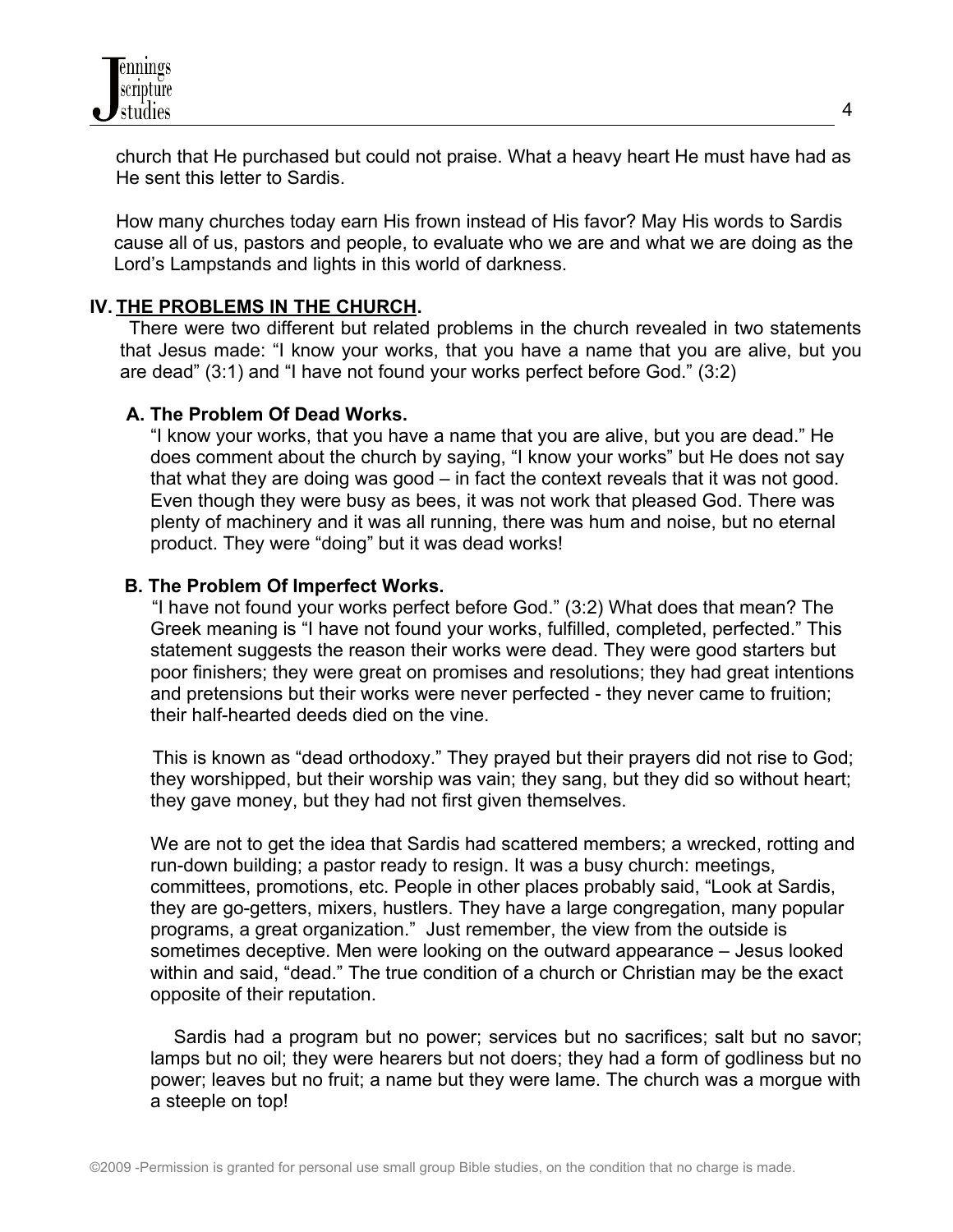**Illust.** When I was a teen-ager I was the janitor, now we call them "custodian", of a church of which my Father was the pastor. We lived next door to the church and part of my work was to build a fire in the coal-fired furnace on Saturday night and early on Sunday morning stir up the fire and make sure the church was warm. Early one winter Sunday morning I arrived at the church to discover that the fire had gone out but the fan was still blowing and it was blowing cold air! I ran home and told Dad, "The fire is out and the furnace is blowing cold air!" I'll never forget his reply. He calmly said, "Son, that is the problem with many churches. The fire of God has died out but the blower is still blowing. I pray that the Holy Spirit's fire will not go out in our church!" That was the problem in the Sardis church. The fire had gone out but the fanfare was still going on.

 It reminds me of Samson who, after he had lost his power, it is said, "he did not know that the LORD had departed from him." (Judges 16:20) How much of our religious activity is like shorn Samson going through the motions?

# **V. THE PRESCRIPTION FOR THE CHURCH.**

After Jesus had identified the problem in the church he gave them a five-step directive, which, if obeyed, would correct the situation:

- **A. Rise Up!** 3:2a "Be watchful." The Greek is "Be constantly alert." Eternal vigilance is the price of victory! "Watch and pray, lest you enter into temptation. The spirit indeed is willing, but the flesh is weak." (Matt.26:41)
- **B. Reinforce!** 3:2b "strengthen the things which remain." Don't be satisfied with sublevel status quo in your personal life or corporate life; don't tolerate mediocrity! Like riding a bicycle, if you do not keep peddling you stop progressing!

 "Revive thy church O God, Thy mighty arm lay bare; Speak with a voice that wakes the dead and make thy people hear."

- **C. Remember!** 3:3a "Remember therefore how you have received and heard." Jesus jogged their memories; they had had better days; in times past they had heard and acted upon the Word of God. They had had a testimony and were a witness. Remember those days!
- **D. Retain!** 3:3b "hold fast." Remember what you once were, get back to God and hold tightly to His truth. "Hold fast what is good." (I Thess.5:21)
- **E. Repent!** 3:3c "and repent." Repentance means a change of mind with a corresponding change of direction. Jesus was saying, "change your direction." Repentance is essential to cure spiritual infidelity, lethargy and complacency.

Jesus repeats the admonition to "watch" – **"**Therefore if you will not watch, I will come upon you as a thief, and you will not know what hour I will come upon you." (3:3d) He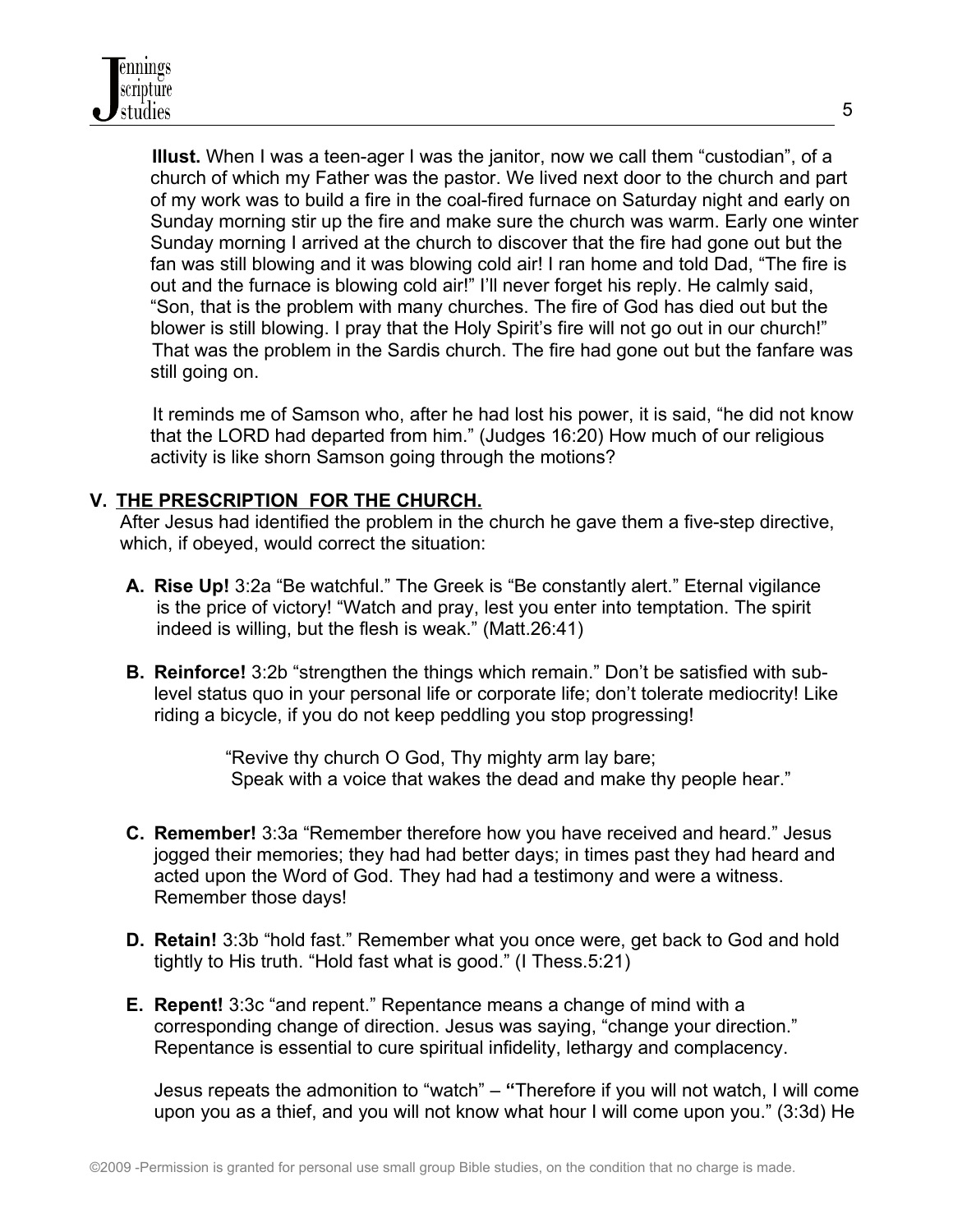had already said, "Be watchful" in v.2 and now He warns them again. The people in Sardis knew what the Lord meant for they had learned a hard lesson about being watchful as a city. History records the following:

Sardis was located on a rocky ridge. It was a natural fortress. The Persian King Cyrus wanted to capture the city and offered a reward to the soldier who could work out a method whereby his army could get up the steep cliffs that surrounded the city. A soldier in Cyrus' army was visually searching every inch of the precipice when he saw a soldier in the city of Sardis lean over the battlements and when he did his helmet fell off and rolled down the escarpment. The soldier climbed down by way of a secret path, retrieved his helmet and climbed back up by way of the narrow path, which was unseen from below.

That night the soldier in Cyrus' army who had seen the soldier from Sardis reclaim his helmet, led a band of Persian soldiers up the face of the cliff and found the city completely unprotected - the guards were all asleep! They believed they were safe from invasion.

Many a citadel for God has been taken over because the guard had been dropped. We must be watchful every moment for the enemy does not sleep. Therefore, "be watchful."

## **VI. THE PROMISE TO THE CHURCH**. Rev.3:4-6

"Youhave a few names even in Sardis who have not defiled their garments; and they shall walk with Me in white, for they are worthy. He who overcomes shall be clothed in white garments, and I will not blot out his name from the Book of Life; but I will confess his name before My Father and before His angels. "He who has an ear, let him hear what the Spirit says to the churches."'

Note the words, "You have a few names *even in Sardis*." Even in sinful Sardis there was a holy handful, the Redeemer's remnant, the Master's minority. "Even in Sardis" - those words should encourage us to continue to witness even in the most hopeless places.

Elijah thought he was the only one left, but God showed him that 7,000 had not bowed to Baal (I Kings 19:18); in wicked Ahab's court there was an Obadiah; in mighty Pharaoh's palace there was a Joseph; in corrupt Babylon there was a Daniel; in rotten Rome there was a Paul. No one needs succumb to their environment! "Even in Sardis" there were overcomers.

There are three promises to the faithful few in Sardis contained in these verses:

## **A. Jesus Promised Heavenly Clothing.** Rev.3:4-5a

"Youhave a few names even in Sardis who have not defiled their garments; and they shall walk with Me in white, for they are worthy. He who overcomes shall be clothed in white garments."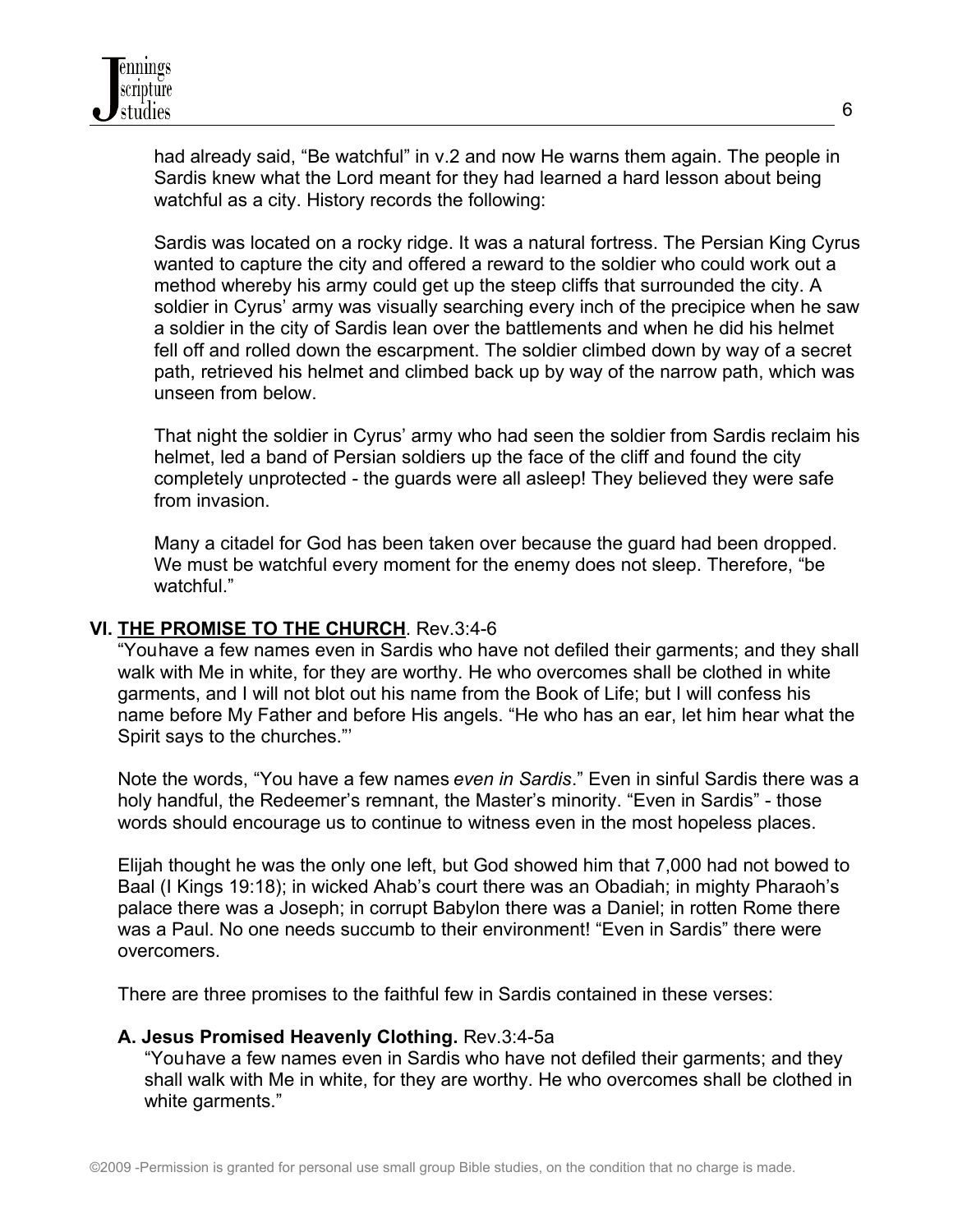

In ancient times, white robes stood for three things:

- Purity only the pure in heart shall see God. "Blessed are the pure in heart for they shall see God."(Matt.5:8)
- Festivity the white robe was the robe worn at royal feasts. "Let us be glad and rejoice and give Him glory, for the marriage of the Lamb has come, and His wife has made herself ready." And to her it was granted to be arrayed in fine linen, clean and bright, for the fine linen is the righteous acts of the saints." (Rev.19:7)
- Victory the white robe was the victor's robe. (Rev.7:9) "And the armies in heaven, clothed in fine linen, white and clean, followed Him on white horses." (Rev.19:14)

Many Christians today seem to prefer "gray" to "white". Gray is the most popular color in religion. Not sooty black or shinny white, but a compromised color: gray. But Jesus promises white garments which means purity and we will be victorious and enjoy the festivities of heaven.

## **B. Jesus Promised Heavenly Citizenship.** Rev.3:5b

"I will not blot out his name from the Book of Life." In ancient times cities kept a register of the living citizens. When a citizen died, the name was removed from the register. When Jesus said, ""I will not blot out his name from the Book of Life" He was reassuring the saints in Sardis, and us as well, that all who are in His Book of Life are secure eternally. He has no eraser on His pencil!

## **C. Jesus Promised A Heavenly Confession.** Rev.3:5c

"I will confess his name before My Father and before His angels." What a day it will be when Jesus Christ stands up for us before the angels of heaven and claims us as His own! This statement reminds me of what Jesus said in Luke's gospel: "Also I say to you, whoever confesses Me before men, him the Son of Man also will confess before the angels of God. But he who denies Me before men will be denied before the angels of God." (vs.8,9) If we stand for Him on earth, He will stand for us in heaven; if we confess Him here, He will confess us hereafter.

## **CONCLUSION**

The church in Sardis was a morgue with a steeple on top. May God deliver us and our local church affiliation from such a description. Charles Haddon Spurgeon had this to say about dead churches:

"Have you ever read "The Ancient Mariner"? I dare say you thought it one of the strangest legions ever put together, especially that part where the old mariner represents the corpses of the dead men rising up to man the ship, dead men pulling the ropes, steering the vessel, and spreading the sails. I thought what a strange idea that was. But do you know that I have lived to see the time when something similar has come to pass in our day? I have gone into churches, and I have seen a dead man in the pulpit, a dead man as deacon, and dead men sitting to hear." (From Daily Bread 2/1/70)